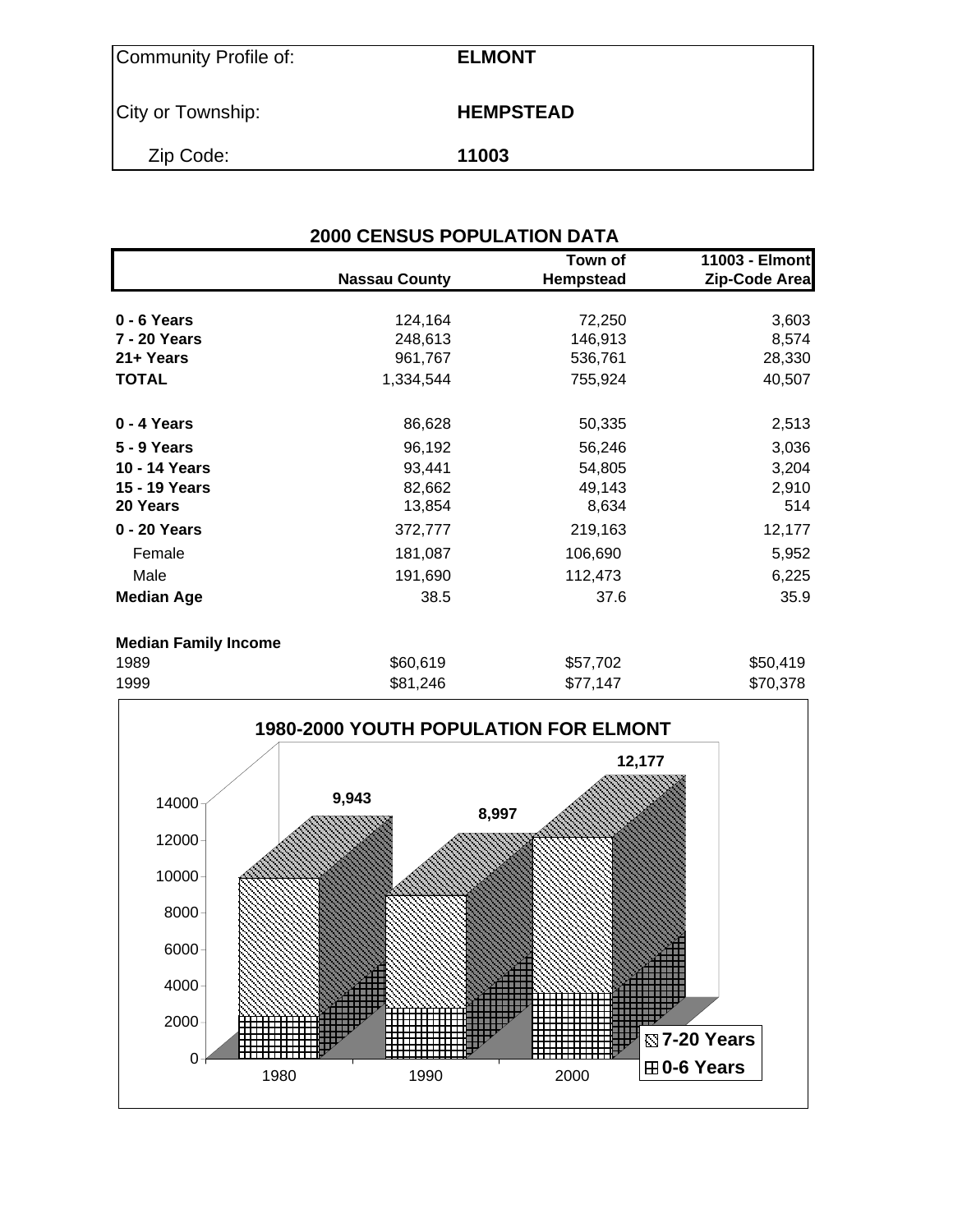|                                                                | <b>Nassau County</b>           | Town of<br><b>Hempstead</b> | 11003 - Elmont<br>Zip-Code Area |
|----------------------------------------------------------------|--------------------------------|-----------------------------|---------------------------------|
| 0 - 6 Years                                                    | 118,978                        | 73,806                      | 3,733                           |
| 7 - 20 Years                                                   | 231,792                        | 139,895                     | 10,314                          |
| 21+ Years                                                      | 978,505                        | 557,917                     | 36,652                          |
| <b>TOTAL</b>                                                   | 1,329,275                      | 771,618                     | 50,698                          |
| 0 - 4 Years                                                    | 83,639                         | 52,174                      | 2,527                           |
| $5 - 9$ Years                                                  | 90,106                         | 55,438                      | 3,247                           |
| 10 - 14 Years                                                  | 82,042                         | 49,470                      | 3,467                           |
| 15 - 19 Years                                                  | 79,040                         | 47,058                      | 3,990                           |
| 20 Years                                                       | 15,943                         | 9,563                       | 817                             |
| 0 - 20 Years                                                   | 350,770                        | 213,701                     | 14,047                          |
|                                                                |                                | FOR FOUR AGE GROUPS         |                                 |
| 4,500                                                          |                                |                             |                                 |
|                                                                |                                |                             |                                 |
|                                                                |                                |                             |                                 |
|                                                                | <b>STATE OF THE OWNER WHEN</b> |                             |                                 |
| ।<br>दुःस्टब्स् अ∑र                                            |                                | ×<br>x<br>™™∑र              | ×                               |
|                                                                |                                |                             | $\Sigma = 0 - 4$<br>$0 - 5 - 9$ |
|                                                                |                                |                             | $15 - 19$                       |
| 2,000<br>1,500                                                 |                                |                             |                                 |
|                                                                |                                |                             |                                 |
| 4,000<br>3,500<br>3,000 $\ddot{\Box}$<br>2,500<br>1,000<br>500 |                                |                             |                                 |

## **2000 POPULATION PROJECTION DATA**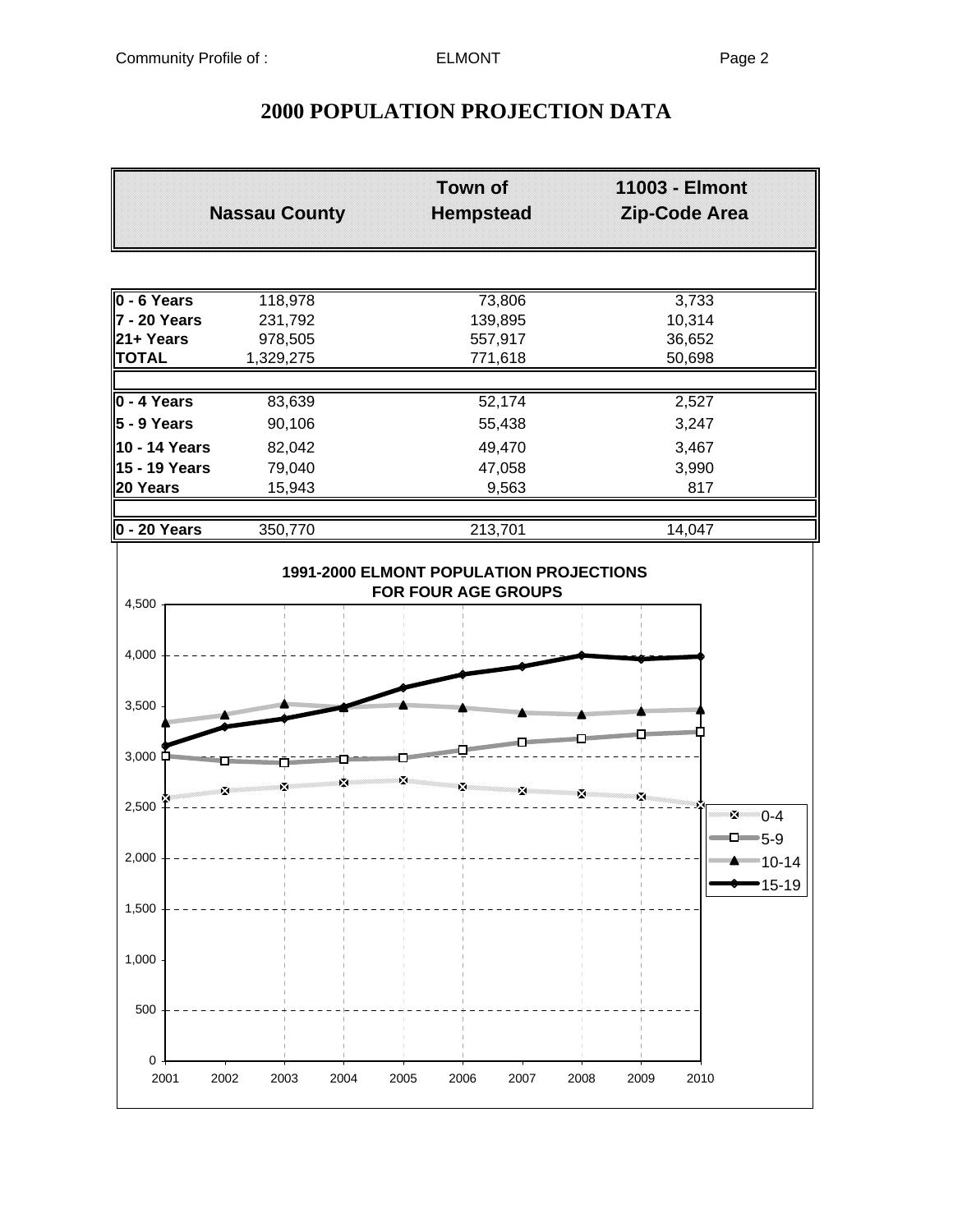Community Profile of : The SECONT ELMONT Page 3

|                         | <b>TEMPORARY ASSISTANCE TO</b> |                                       |               |  |  |  |  |  |  |  |  |  |
|-------------------------|--------------------------------|---------------------------------------|---------------|--|--|--|--|--|--|--|--|--|
|                         |                                |                                       |               |  |  |  |  |  |  |  |  |  |
|                         |                                | <b>NEEDY FAMILIES (Formerly AFDC)</b> |               |  |  |  |  |  |  |  |  |  |
| (NUMBER OF INDIVIDUALS) |                                |                                       |               |  |  |  |  |  |  |  |  |  |
|                         |                                |                                       |               |  |  |  |  |  |  |  |  |  |
|                         |                                | Town of                               | 16-20 y       |  |  |  |  |  |  |  |  |  |
| Year                    | Nassau County                  | Hempstead                             | Zip-Code Area |  |  |  |  |  |  |  |  |  |
| 1985                    | 15,963                         | 11,783                                | 560           |  |  |  |  |  |  |  |  |  |
| 1986                    | 15,337                         | 11,390                                | 436           |  |  |  |  |  |  |  |  |  |
| 1987                    | 13,321                         | 9,981                                 | 377           |  |  |  |  |  |  |  |  |  |
| 1988                    | 12,410                         | 9,168                                 | 358           |  |  |  |  |  |  |  |  |  |
| 1989                    | 11,950                         | 8,943                                 | 331           |  |  |  |  |  |  |  |  |  |
| 1990                    | 12,607                         | 9,404                                 | 364           |  |  |  |  |  |  |  |  |  |
| 1991                    | 15,317                         | 11,504                                | 502           |  |  |  |  |  |  |  |  |  |
| 1992                    | 16,528                         | 12,410                                | 571           |  |  |  |  |  |  |  |  |  |
| 1993                    | 20,129                         | 15,031                                | 700           |  |  |  |  |  |  |  |  |  |
| 1994                    | 20,622                         | 15,217                                | 749           |  |  |  |  |  |  |  |  |  |
| 1995                    | 20,229                         | 14,981                                | 703           |  |  |  |  |  |  |  |  |  |
| 1996                    | 17,800                         | 13,309                                | 627           |  |  |  |  |  |  |  |  |  |
| 1997                    | 14,940                         | 11,219                                | 530           |  |  |  |  |  |  |  |  |  |
| 1998                    | 12,706                         | 9,651                                 | 434           |  |  |  |  |  |  |  |  |  |
| 1999                    | 10,825                         | 8,265                                 | 398           |  |  |  |  |  |  |  |  |  |
| 2000                    | 8,451                          | 6,699                                 | 243           |  |  |  |  |  |  |  |  |  |

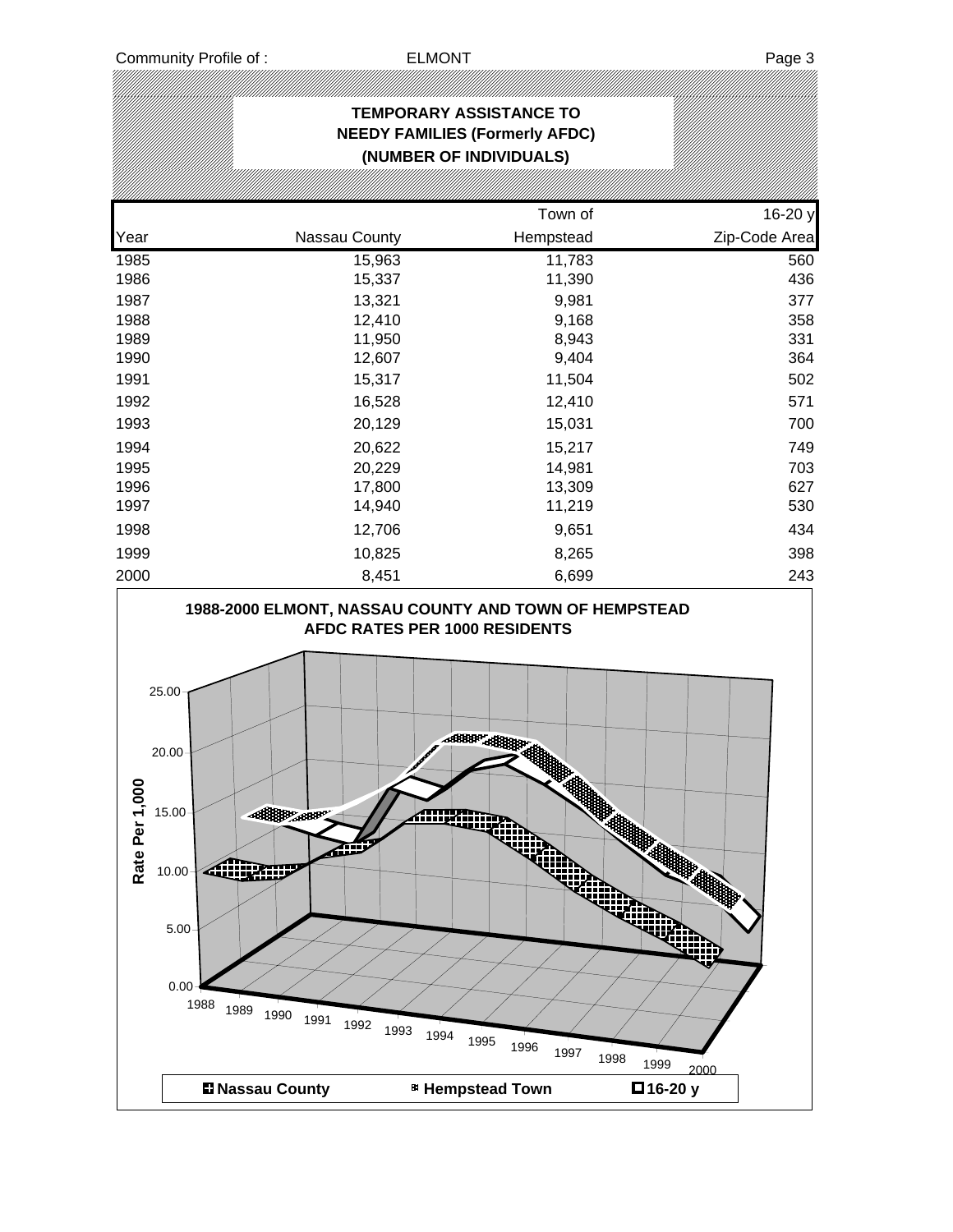Community Profile of : ELMONT **Page 4** 

|      | 11003 ZIP-CODE AREA RESIDENT YOUTH OFFENSES |                                                        |                              |                         |  |  |  |  |  |
|------|---------------------------------------------|--------------------------------------------------------|------------------------------|-------------------------|--|--|--|--|--|
| Year | <b>Arrests</b>                              | 7-15 Years Old<br><b>Station</b><br><b>Adjustments</b> | Subjects of<br>Investigation | <b>Totals</b>           |  |  |  |  |  |
| 1991 | 50                                          | 191                                                    | 25                           | 266                     |  |  |  |  |  |
| 1992 | 46                                          | 226                                                    | 22                           | 294                     |  |  |  |  |  |
| 1993 | 43                                          | 228                                                    | 39                           | 310                     |  |  |  |  |  |
| 1994 | 52                                          | 192                                                    | 47                           | 291                     |  |  |  |  |  |
| 1995 | 76                                          | 148                                                    | 51                           | 275                     |  |  |  |  |  |
| 1996 | 66                                          | 194                                                    | 30                           | 290                     |  |  |  |  |  |
| 1997 | 57                                          | 100                                                    | 37                           | 194                     |  |  |  |  |  |
| 1998 | 60                                          | 152                                                    | 26                           | 265                     |  |  |  |  |  |
| 1999 | 46                                          | 43                                                     | 40                           | 208                     |  |  |  |  |  |
|      |                                             | 16-20 Years Old                                        |                              |                         |  |  |  |  |  |
|      |                                             | Subjects of                                            |                              | <b>All Ages</b>         |  |  |  |  |  |
| Year | <b>Arrests</b>                              | Investigation                                          | <b>Totals</b>                | <b>Total Incidents*</b> |  |  |  |  |  |
| 1991 | 135                                         | 75                                                     | 210                          | 479                     |  |  |  |  |  |
| 1992 | 91                                          | 91                                                     | 182                          | 482                     |  |  |  |  |  |
| 1993 | 79                                          | 120                                                    | 199                          | 509                     |  |  |  |  |  |
| 1994 | 101                                         | 147                                                    | 248                          | 539                     |  |  |  |  |  |
| 1995 | 111                                         | 97                                                     | 208                          | 485                     |  |  |  |  |  |
| 1996 | 123                                         | 100                                                    | 223                          | 514                     |  |  |  |  |  |
| 1997 | 136                                         | 114                                                    | 250                          | 446                     |  |  |  |  |  |
| 1998 | 95                                          | 148                                                    | 259                          | 524                     |  |  |  |  |  |
| 1999 | 111                                         | 85                                                     | 258                          | <b>466</b>              |  |  |  |  |  |



\*Total incidents include arrests, station adjustments and subjects of investigation for 1988 - 1999. Subjects were not available prior to 1988. Youth offense data does not include data on convictions following from some of these arrests.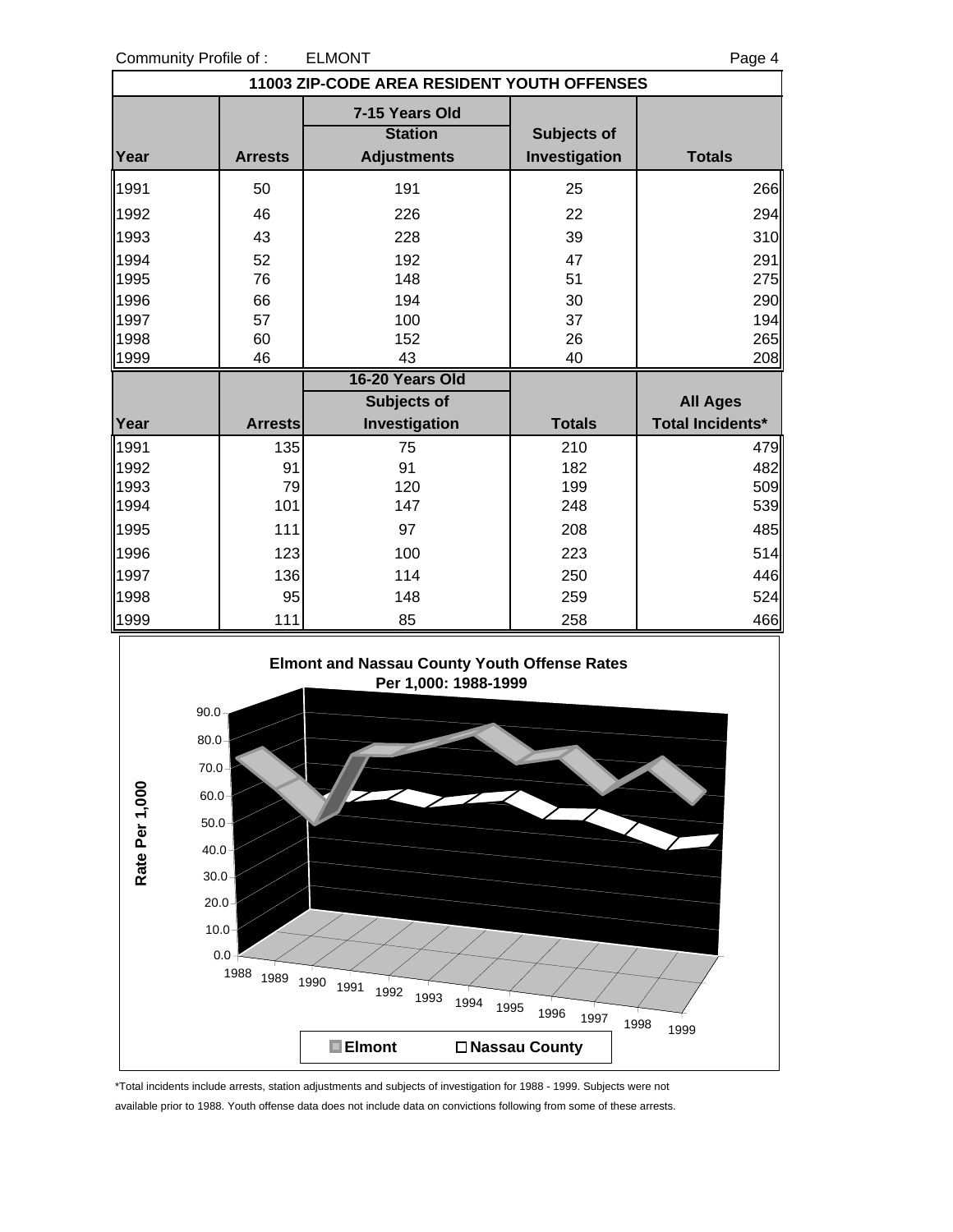Community Profile of : COMENT ELMONT Page 5

|                | 11003 ZIP-CODE AREA RESIDENT YOUTH OFFENSES                                               |                                                                   |                                             |                       |              |                                   |              |                     |  |  |  |  |
|----------------|-------------------------------------------------------------------------------------------|-------------------------------------------------------------------|---------------------------------------------|-----------------------|--------------|-----------------------------------|--------------|---------------------|--|--|--|--|
|                | Youth Offense Rate Per 1000 Resident Youth<br><b>For Combined Offense Types and Total</b> |                                                                   |                                             |                       |              |                                   |              |                     |  |  |  |  |
|                | Drug &                                                                                    | Violent &                                                         |                                             |                       |              | <b>Criminal</b>                   |              |                     |  |  |  |  |
| Year           |                                                                                           | Alcohol Threatening                                               | <b>Property</b>                             | <b>Status</b>         | <b>Theft</b> | <b>Nonconf</b>                    | <b>Other</b> | <b>Total</b>        |  |  |  |  |
| 1990           | 1.5                                                                                       | 10.2                                                              | 9.1                                         | 12.0                  | 14.7         | 1.6                               | 1.1          | 51.0                |  |  |  |  |
| 1991           | 1.3                                                                                       | 15.0                                                              | 8.4                                         | 27.3                  | 14.7         | 3.5                               | 5.8          | 77.3                |  |  |  |  |
| 1992           | 2.4                                                                                       | 11.2                                                              | 7.0                                         | 35.5                  | 13.4         | 1.1                               | 5.8          | 78.1                |  |  |  |  |
| 1993           | 3.6                                                                                       | 7.5                                                               | 6.5                                         | 42.6                  | 11.5         | 1.9                               | 8.6          | 82.5                |  |  |  |  |
| 1994           | 2.6                                                                                       | 11.4                                                              | 6.8                                         | 36.5                  | 15.9         | 4.1                               | 10.2         | 87.5                |  |  |  |  |
| 1995           | 11.2                                                                                      | 11.5                                                              | 12.2                                        | 25.3                  | 16.9         | 3.7                               | 5.5          | 78.6                |  |  |  |  |
| 1996           | 2.5                                                                                       | 13.8                                                              | 5.1                                         | 34.9                  | 16.7         | 2.4                               | 6.4          | 81.8                |  |  |  |  |
| 1997           | 3.8                                                                                       | 15.2                                                              | 6.2                                         | 19.3                  | 17.2         | 2.1                               | 6.6          | 70.6                |  |  |  |  |
| 1998           | 3.5                                                                                       | 12.9                                                              | 3.4                                         | 33.9                  | 11.2         | 1.8                               | 0.5          | 80.3                |  |  |  |  |
| 1999           | 2.5                                                                                       | 7.2                                                               | 5.8                                         | 31.0                  | 12.1         | 1.3                               | 7.9          | 69.7                |  |  |  |  |
|                |                                                                                           |                                                                   |                                             | <b>Youth Offenses</b> |              |                                   |              |                     |  |  |  |  |
|                |                                                                                           |                                                                   | <b>For Combined Offense Types and Total</b> |                       |              |                                   |              |                     |  |  |  |  |
|                | Drug &                                                                                    | Violent &                                                         |                                             |                       |              | <b>Criminal</b>                   |              |                     |  |  |  |  |
| Year           |                                                                                           | Alcohol Threatening                                               | <b>Property</b>                             | <b>Status</b>         | <b>Theft</b> | <b>Nonconf</b>                    | Other        | <b>Total</b><br>315 |  |  |  |  |
| 1990           | 9                                                                                         | 63                                                                | 56                                          | 74                    | 91           | 10                                |              |                     |  |  |  |  |
| 1991           | 8                                                                                         | 93                                                                | 52                                          | 169                   | 91           | 22                                | 36           | 479                 |  |  |  |  |
| 1992           | 15                                                                                        | 69                                                                | 43                                          | 219                   | 83           | $\overline{7}$                    | 36           | 482                 |  |  |  |  |
| 1993           | 22                                                                                        | 46                                                                | 40                                          | 263                   | 71           | 12                                | 53           | 509                 |  |  |  |  |
| 1994           | 16                                                                                        | 70                                                                | 42                                          | 225                   | 98           | 25                                | 63           | 539                 |  |  |  |  |
| 1995           | 69                                                                                        | 71                                                                | 75                                          | 156                   | 104          | 23                                | 34           | 485                 |  |  |  |  |
| 1996           | 16                                                                                        | 87                                                                | 32                                          | 219                   | 105          | 15                                | 40           | 514                 |  |  |  |  |
| 1997           | 24                                                                                        | 96                                                                | 39                                          | 122                   | 109          | 13                                | 42           | 446                 |  |  |  |  |
| 1998           | 23                                                                                        | 84                                                                | 22                                          | 221                   | 73           | 12                                | 3            | 524                 |  |  |  |  |
| 1999           | 17                                                                                        | 48                                                                | 39                                          | 207                   | 81           | 9                                 | 53           | 466                 |  |  |  |  |
| 16.0           |                                                                                           | 1990-1997 Violent & Threatening, and Drug & Alcohol Youth Offense | Ratos in Flmont and Nassau County           |                       |              |                                   |              |                     |  |  |  |  |
| 14.0           |                                                                                           |                                                                   |                                             |                       |              |                                   |              |                     |  |  |  |  |
|                |                                                                                           |                                                                   |                                             |                       |              |                                   |              |                     |  |  |  |  |
| 12.0           |                                                                                           |                                                                   |                                             |                       |              |                                   |              |                     |  |  |  |  |
| 10.0           |                                                                                           |                                                                   |                                             |                       |              |                                   |              |                     |  |  |  |  |
|                |                                                                                           |                                                                   |                                             |                       |              |                                   |              |                     |  |  |  |  |
|                | 8.0                                                                                       |                                                                   |                                             |                       |              |                                   |              |                     |  |  |  |  |
|                | 6.0                                                                                       |                                                                   |                                             |                       |              |                                   |              |                     |  |  |  |  |
| Rate Per 1,000 | 4.0                                                                                       |                                                                   |                                             |                       |              |                                   |              |                     |  |  |  |  |
|                | 2.0                                                                                       |                                                                   |                                             |                       |              |                                   |              |                     |  |  |  |  |
|                | 0.0                                                                                       |                                                                   |                                             |                       |              |                                   |              |                     |  |  |  |  |
|                | 1990                                                                                      | 1991<br>1992                                                      | 1993                                        |                       | 1994         | 1995                              | 1996         | 1997                |  |  |  |  |
|                |                                                                                           | -Massau County Alc/Drug /k                                        |                                             |                       |              | -D-Nassau County Violent/Threat/k |              |                     |  |  |  |  |
|                |                                                                                           | -X-Elmont Alc/Drug/k                                              |                                             |                       |              | - Elmont Violent/Threat/k         |              |                     |  |  |  |  |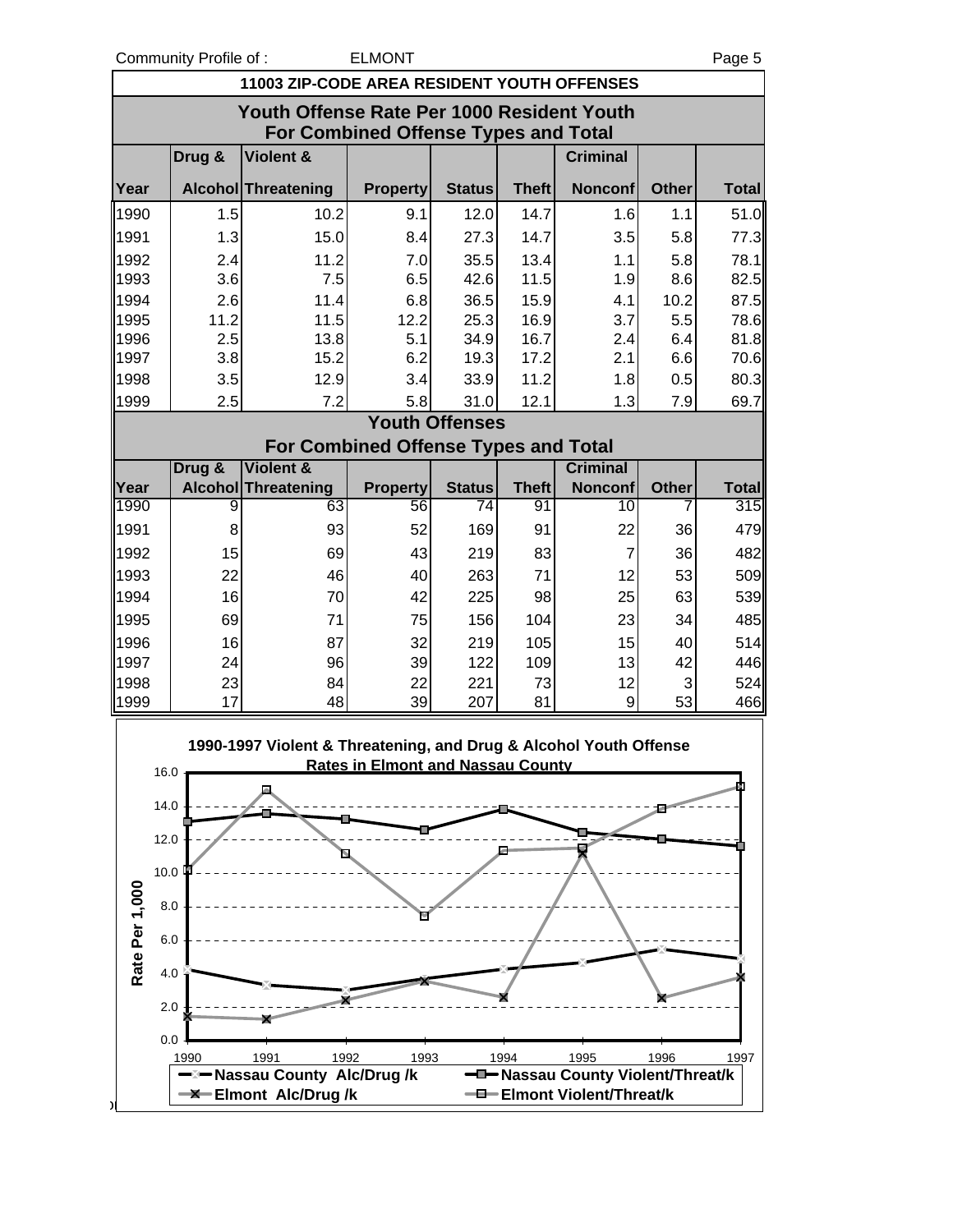

"Other" communities include Floral Pk, Great Neck, New Hyde Park, Massapequa, Uniondale, Garden City,

Hempstead, East Meadow, Westbury, W. Hempstead, Long Beach, Oceanside, Bethpage and Massapequa Park.

Each of these communities comprise less than 1% of all Elmont resident youth offenses.



 "Other" communities include Hempstead, Albertson, E Meadow, Great Neck, Freeport, Wantagh, New Hyde Park , Suffolk County, West Hempstead, Malverne, Garden City, Uniondale, Lynbrook and Levittown. Each of these communities comprise less than 1% of all youth offenses in Elmont.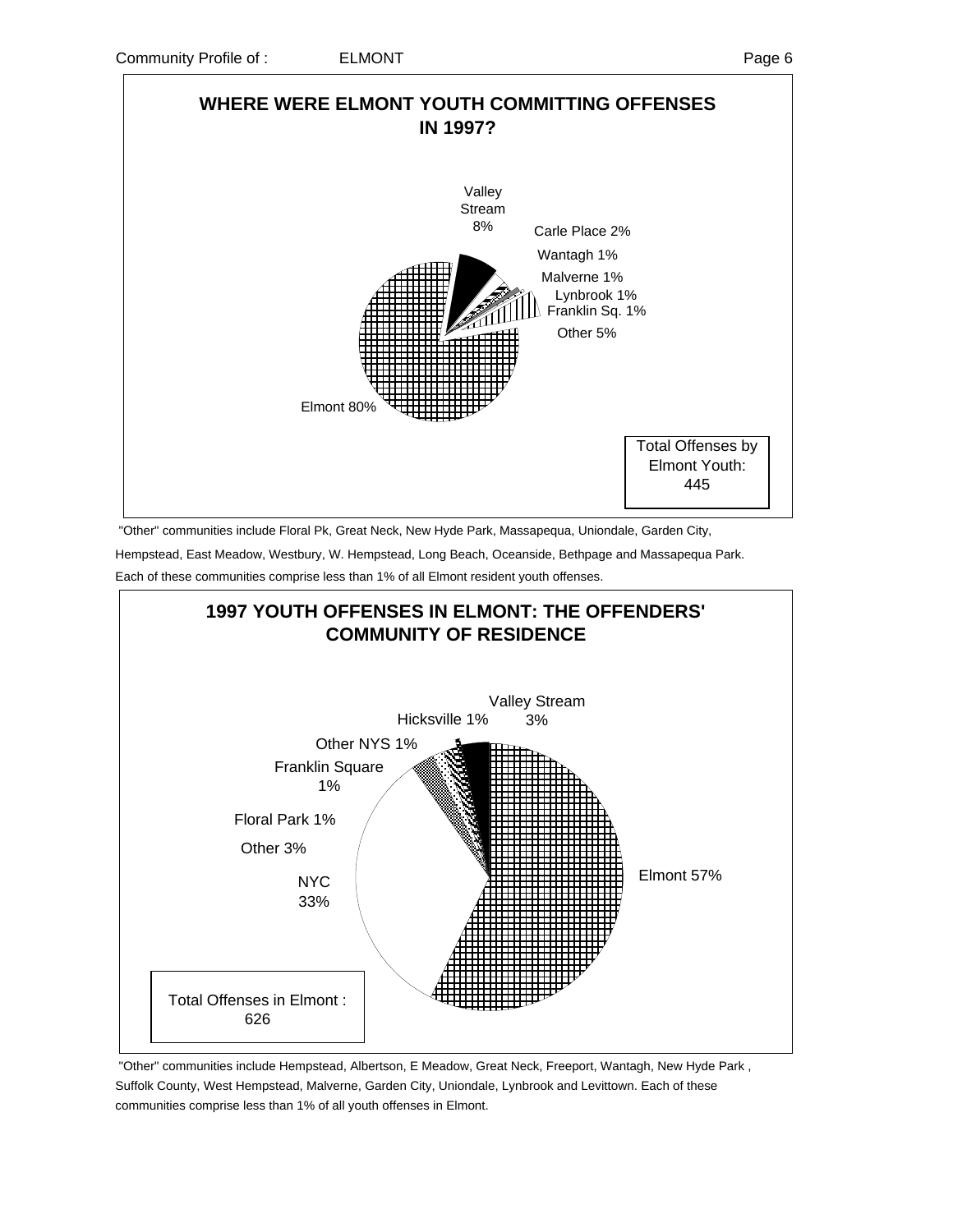Community Profile of : The Second School and School ELMONT Frage 7

### **Resident Elmont Runaway and Homeless Youth by Age Group**

|                      |                |                |                |                         |          |                |                | 1991-97  |
|----------------------|----------------|----------------|----------------|-------------------------|----------|----------------|----------------|----------|
|                      |                |                |                |                         |          |                |                | Percent  |
| Age                  | 1991           | 1992           | 1993           | 1994                    | 1995     | 1996           | 1997           | Change   |
| 10 Yr & Less         | $\overline{4}$ | $\overline{3}$ | 1              | $\overline{2}$          | 2        | $\overline{2}$ | 3              | $-25.0%$ |
| $\%$                 | 2.4%           | 1.4%           | 0.4%           | 0.9%                    | 1.3%     | 0.9%           | 2.5%           |          |
| 11 to 12             | 17             | 10             | 16             | 5                       | 5        | 18             | $\overline{7}$ | $-58.8%$ |
| $\frac{0}{0}$        | 10.3%          | 4.8%           | 6.3%           | 2.3%                    | 3.3%     | 8.4%           | 5.7%           |          |
| 13                   | 28             | 41             | 17             | 21                      | 12       | 33             | 14             | $-50.0%$ |
| $\%$                 | 17.0%          | 19.7%          | 6.7%           | 9.6%                    | 7.9%     | 15.3%          | 11.5%          |          |
| 14                   | 46             | 63             | 59             | 60                      | 43       | 59             | 34             | $-26.1%$ |
| $\%$                 | 27.9%          | 30.3%          | 23.2%          | 27.4%                   | 28.5%    | 27.4%          | 27.9%          |          |
| $\overline{15}$      | 51             | 55             | 89             | 52                      | 42       | 61             | 24             | $-52.9%$ |
| $\%$                 | 30.9%          | 26.4%          | 35.0%          | 23.7%                   | 27.8%    | 28.4%          | 19.7%          |          |
| 16                   | 12             | 35             | 61             | 52                      | 17       | 21             | 26             | 116.7%   |
| $\%$                 | 7.3%           | 16.8%          | 24.0%          | 23.7%                   | 11.3%    | 9.8%           | 21.3%          |          |
| $\overline{17}$      | $\overline{7}$ | 1              | $\overline{7}$ | 17                      | 21       | 14             | 8              | 14.3%    |
| $\%$                 | 4.2%           | 0.5%           | 2.8%           | 7.8%                    | 13.9%    | 6.5%           | 6.6%           |          |
| 18                   | $\mathbf 0$    | $\mathbf 0$    | $\mathbf 1$    | 6                       | 9        | 5              | $\overline{2}$ |          |
| %                    | 0.0%           | 0.0%           | 0.4%           | 2.7%                    | 6.0%     | 2.3%           | 1.6%           |          |
| 19 to 20             | $\overline{0}$ | $\Omega$       | 3              | $\overline{\mathbf{4}}$ | $\Omega$ | $\overline{2}$ | $\overline{4}$ |          |
| $\%$                 | 0.0%           | 0.0%           | 1.2%           | 1.8%                    | 0.0%     | 0.9%           | 3.3%           |          |
| <b>Elmont</b>        |                |                |                |                         |          |                |                |          |
| <b>Total</b>         | 165            | 208            | 254            | 219                     | 151      | 215            | 122            | $-26.1%$ |
| Rate Per 1,000       | 18.6           | 22.7           | 27.0           | 22.9                    | 15.6     | 21.8           | 12.2           | $-34.4%$ |
| <b>Nassau County</b> |                |                |                |                         |          |                |                |          |
| Rate Per 1,000       | 5.19           | 6.63           | 8.98           | 8.68                    | 7.52     | 7.23           | 7.30           | 40.5%    |



\* 133 of 248 (54%) of the runaway females in Elmont in 1997 were reported to have run away from the Wayside Home for Girls. This inflates the female runaway rate because few Wayside Home residents were originally Elmont residen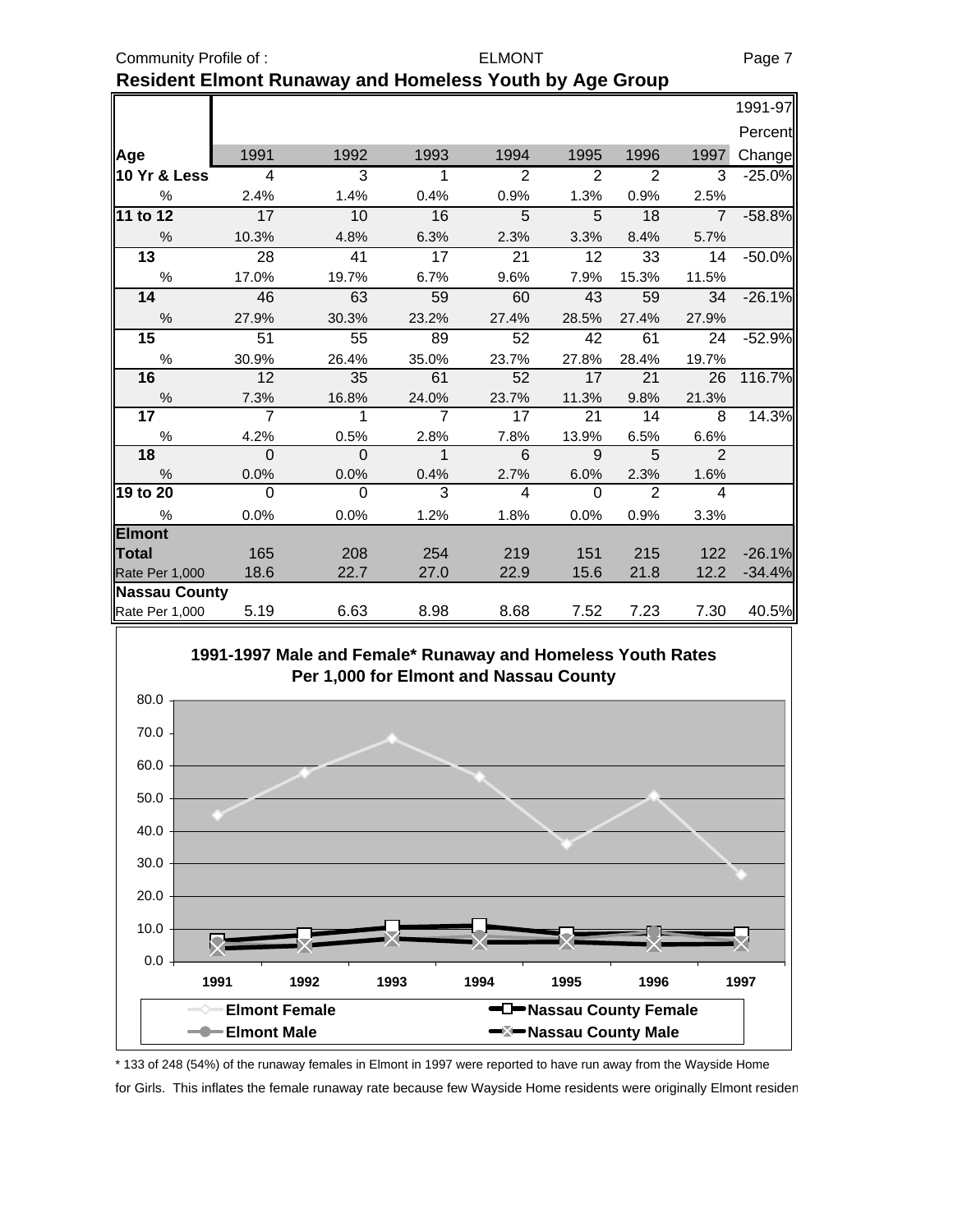Community Profile of : The Second Second LEMONT Framework of the Page 8

## **PUBLIC SCHOOL ENROLLMENT IN ELMONT UFSD**

|                   | European | African  |          | Asian    | <b>Native</b>                                         |               |       |
|-------------------|----------|----------|----------|----------|-------------------------------------------------------|---------------|-------|
| Year              | American | American | Latino   | American | American                                              | Total         |       |
|                   |          |          |          |          |                                                       |               |       |
| 1987              | 1,823    | 481      | 231      | 282      | 0                                                     | 2,817         |       |
| 1988              | 1,767    | 533      | 223      | 340      | 1                                                     | 2,864         |       |
| 1989              | 1,711    | 567      | 280      | 394      | 2                                                     | 2,954         |       |
| 1990              | 1,609    | 647      | 345      | 393      | 0                                                     | 2,994         |       |
| 1991              | 1,512    | 755      | 391      | 439      | 1                                                     | 3,098         |       |
| 1992              | 1,522    | 825      | 410      | 410      | 0                                                     | 3,205         |       |
| 1993              | 1,473    | 914      | 469      | 443      | 2                                                     | 3,301         |       |
| 1994              | 1,486    | 1009     | 450      | 485      |                                                       | 3,431         |       |
| 1995              | 1,366    | 1163     | 506      | 481      | 11                                                    | 3,527         |       |
| 1996              | 1,317    | 1333     | 529      | 468      | 9                                                     | 3,656         |       |
| 1997              | 1,277    | 1524     | 559      | 472      | 8                                                     | 1,670         |       |
| 1998              | 1,222    | 1717     | 599      | 470      | 3                                                     | 4,016         |       |
| 1999              | 1,120    | 1847     | 643      | 440      | 13                                                    | 4,063         |       |
|                   |          |          |          |          | Net Change in School Enrollment Between 1987 and 1999 |               |       |
|                   |          | European | African  |          | Asian                                                 | <b>Native</b> |       |
|                   | 1987-99  | American | American | Latino   | American                                              | American      | Total |
| Change in Number  |          | $-703$   | 1366     | 412      | 158                                                   | 13            | 1,246 |
| Change as Percent |          | $-39%$   | 284%     | 178%     | 56%                                                   |               | 44%   |





\* The 1993-99 change for Native Americans has been excluded from this chart because there were fewer than 7 enrolled in 1993. This policy is meant to avoid distorted percent comparisons among groups.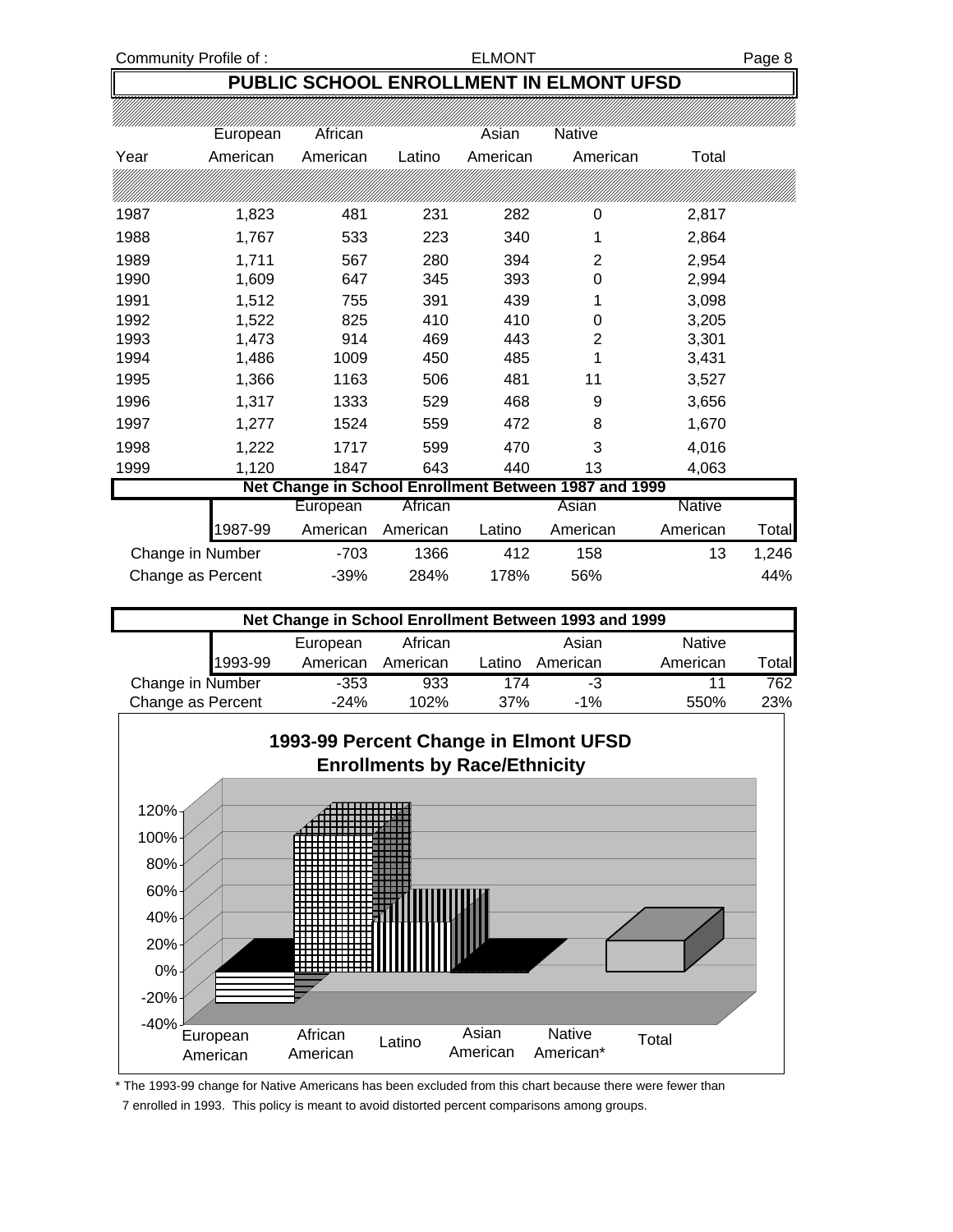Community Profile of : The Second School and School ELMONT Frage 9

## **PUBLIC SCHOOL ENROLLMENT IN SEWANHAKA CHSD\***

|      | European          | African           |         | Asian    | Native                                                |               |       |
|------|-------------------|-------------------|---------|----------|-------------------------------------------------------|---------------|-------|
| Year | American          | American          | Latino  | American | American                                              | Total         |       |
|      |                   |                   |         |          |                                                       |               |       |
| 1987 | 5567              | 574               | 361     | 266      | 8                                                     | 6776          |       |
| 1988 | 5168              | 625               | 371     | 323      | 6                                                     | 6493          |       |
| 1989 | 4886              | 673               | 405     | 383      | 4                                                     | 6351          |       |
| 1990 | 4621              | 670               | 426     | 411      | $\overline{2}$                                        | 6130          |       |
| 1991 | 4435              | 733               | 467     | 468      | 0                                                     | 6103          |       |
| 1992 | 4430              | 770               | 509     | 519      | 0                                                     | 6228          |       |
| 1993 | 4345              | 894               | 551     | 598      | 0                                                     | 6388          |       |
| 1994 | 4316              | 994               | 608     | 697      | 0                                                     | 6615          |       |
| 1995 | 4353              | 1061              | 658     | 729      | 0                                                     | 6801          |       |
| 1996 | 4335              | 1206              | 680     | 795      | 0                                                     | 7016          |       |
| 1997 | 4280              | 1342              | 711     | 863      | 0                                                     | 7196          |       |
| 1998 | 4199              | 1445              | 750     | 852      | 22                                                    | 7246          |       |
| 1999 | 4189              | 1565              | 811     | 872      | 0                                                     | 7437          |       |
|      |                   |                   |         |          | Net Change in School Enrollment Between 1987 and 1999 |               |       |
|      |                   | European          | African |          | Asian                                                 | <b>Native</b> |       |
|      | 1987-99           | American American |         | Latino   | American                                              | American      | Total |
|      | Change in Number  | $-1378$           | 991     | 450      | 606                                                   | -8            | 661   |
|      | Change as Percent | $-25%$            | 173%    | 125%     | 228%                                                  | $-100%$       | 10%   |

| Net Change in School Enrollment Between 1993 and 1999 |                   |         |        |          |               |        |  |  |
|-------------------------------------------------------|-------------------|---------|--------|----------|---------------|--------|--|--|
|                                                       | European          | African |        | Asian    | <b>Native</b> |        |  |  |
| 1993-99                                               | American American |         | Latino | American | American      | Totall |  |  |
| Change in Number                                      | -156              | 671     | 260    | 274      |               | 1.049  |  |  |
| Change as Percent                                     | $-4%$             | 75%     | 47%    | 46%      |               | 16%    |  |  |

#### **1993-99 Percent Change in Sewanhaka CHSD Enrollments by Race/Ethnicity**



\* The 1993-99 change for Native Americans has been excluded from this chart because there were fewer than 7 enrolled in 1990. This policy is meant to avoid distorted percent comparisons among groups.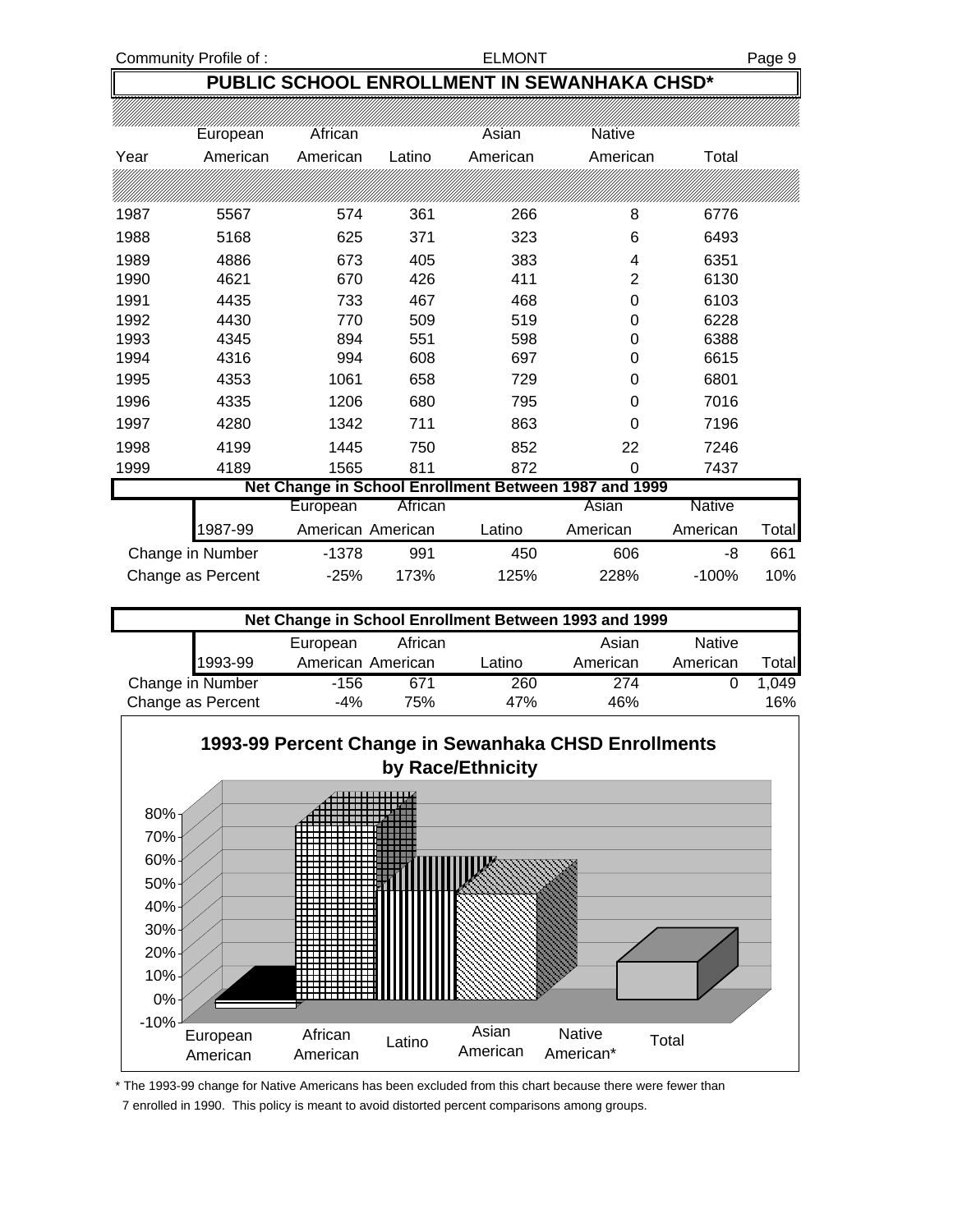#### ELMONT

### **REPORTED LIMITED ENGLISH PROFICIENT ENGLISH LANGUAGE LEARNERS (LEP/ELLs) IN ELMONT UFSD\***

| Reported Number and Percent of LEP/ELL Students in Elmont UFSD,<br><b>Hempstead Town and Nassau County</b> |               |     |                                                                    |                                           |                                              |                                       |                                              |  |  |  |  |
|------------------------------------------------------------------------------------------------------------|---------------|-----|--------------------------------------------------------------------|-------------------------------------------|----------------------------------------------|---------------------------------------|----------------------------------------------|--|--|--|--|
| Year                                                                                                       | <b>Number</b> |     | <b>Elmont UFSD</b><br><b>Percent of</b><br><b>Total Enrollment</b> | <b>Town of Hempstead</b><br><b>Number</b> | <b>Percent of</b><br><b>Total Enrollment</b> | <b>Nassau County</b><br><b>Number</b> | <b>Percent of</b><br><b>Total Enrollment</b> |  |  |  |  |
| 1992                                                                                                       |               | 251 | 7.8%                                                               | 3,240                                     | 3.2%                                         | 6,044                                 | 3.5%                                         |  |  |  |  |
| 1993                                                                                                       |               | 235 | 7.1%                                                               | 3,875                                     | 3.7%                                         | 6,963                                 | 4.0%                                         |  |  |  |  |
| 1994                                                                                                       |               | 237 | 6.9%                                                               | 4,271                                     | 4.1%                                         | 7,492                                 | 4.2%                                         |  |  |  |  |
| 1995                                                                                                       |               | 297 | 8.4%                                                               | 4,674                                     | 4.3%                                         | 7,823                                 | 4.3%                                         |  |  |  |  |
| 1996                                                                                                       |               | 323 | 8.8%                                                               | 4.847                                     | $4.4\%$                                      | 8.276                                 | 4.5%                                         |  |  |  |  |
| 1997                                                                                                       |               | 333 | 8.7%                                                               | 5,532                                     | 4.9%                                         | 9,219                                 | 4.9%                                         |  |  |  |  |
| 1998                                                                                                       |               | 332 | 8.3%                                                               | 5,878                                     | 5.1%                                         | 9,353                                 | 4.8%                                         |  |  |  |  |
| 1999                                                                                                       |               | 330 | 8.1%                                                               | 6,134                                     | 5.2%                                         | 10,077                                | 5.1%                                         |  |  |  |  |
| 1999 Total                                                                                                 |               |     |                                                                    |                                           |                                              |                                       |                                              |  |  |  |  |
| Enrollment                                                                                                 | 4,063         |     |                                                                    | 117,036                                   |                                              | 195,804                               |                                              |  |  |  |  |
| 1992 - 1999<br>% Change                                                                                    | 31.5%         |     |                                                                    | 89.3%                                     |                                              | 66.7%                                 |                                              |  |  |  |  |

\* In the 1998-1999 school year, there were 77 different languages spoken by students enrolled

in Nassau County public schools.



\*\* The annual number of reported LEP/ELLs enrollment is based upon the number of Limited English Proficient English Language Learners in the local district as reported on the State Education Department/ The University of the State of New York, Commissioners Regulations Part 154 Application.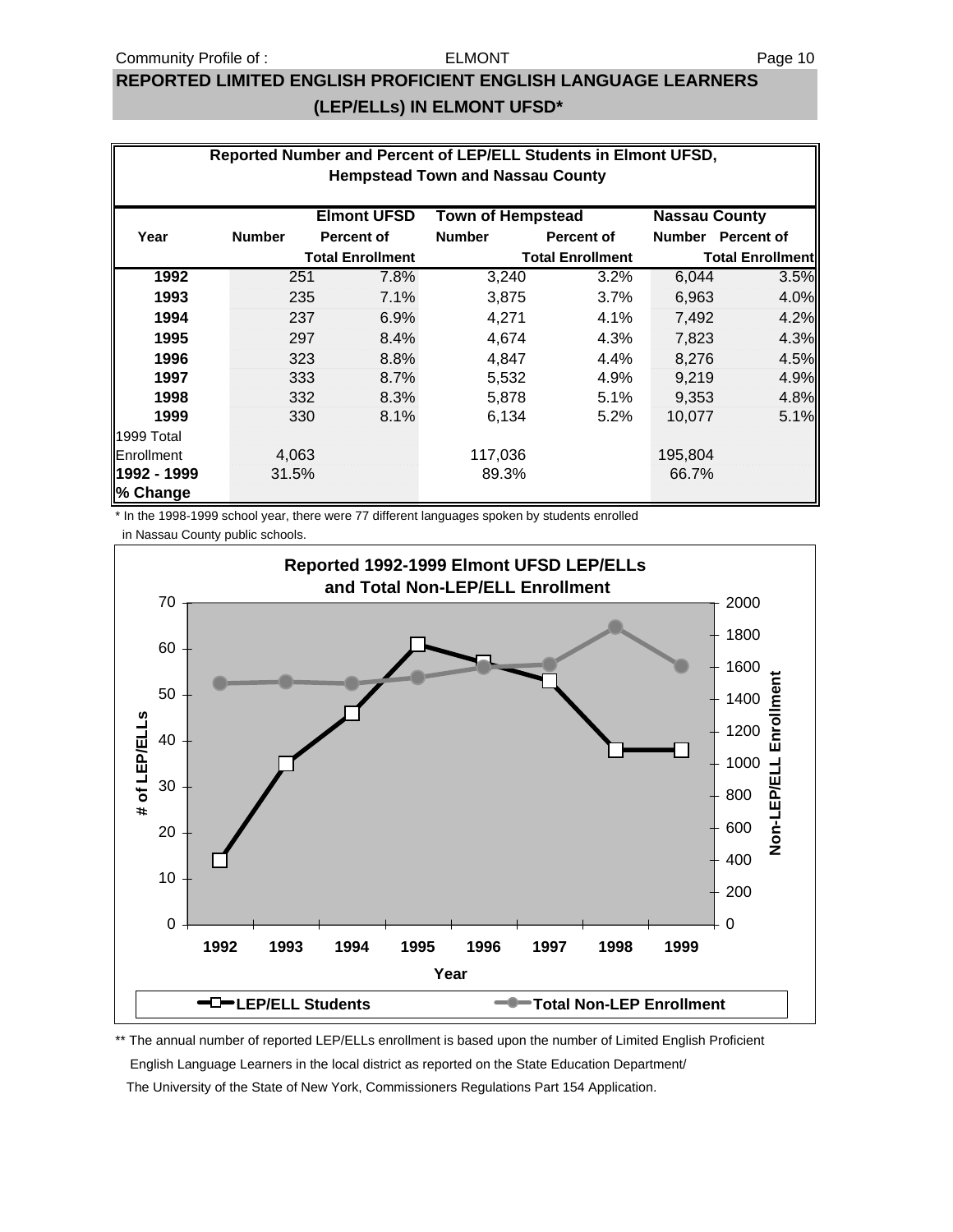#### **REPORTED LIMITED ENGLISH PROFICIENT ENGLISH LANGUAGE LEARNERS (LEP/ELLs) IN SEWANHAKA CHSD\***

| Reported Number and Percent of LEP/ELL Students in Sewanhaka CHSD, |                                                                    |                         |               |                         |               |                         |  |  |  |  |  |
|--------------------------------------------------------------------|--------------------------------------------------------------------|-------------------------|---------------|-------------------------|---------------|-------------------------|--|--|--|--|--|
| <b>Hempstead Town and Nassau County</b>                            |                                                                    |                         |               |                         |               |                         |  |  |  |  |  |
|                                                                    |                                                                    |                         |               |                         |               |                         |  |  |  |  |  |
|                                                                    | Sewanhaka CHSD<br><b>Nassau County</b><br><b>Town of Hempstead</b> |                         |               |                         |               |                         |  |  |  |  |  |
| Year                                                               | <b>Number</b>                                                      | <b>Percent of</b>       | <b>Number</b> | <b>Percent of</b>       | <b>Number</b> | <b>Percent of</b>       |  |  |  |  |  |
|                                                                    |                                                                    | <b>Total Enrollment</b> |               | <b>Total Enrollment</b> |               | <b>Total Enrollment</b> |  |  |  |  |  |
| 1992                                                               | 150                                                                | 2.4%                    | 3,240         | 3.2%                    | 6,044         | 3.5%                    |  |  |  |  |  |
| 1993                                                               | 294                                                                | 4.6%                    | 3,875         | 3.7%                    | 6,963         | 4.0%                    |  |  |  |  |  |
| 1994                                                               | 179                                                                | 2.7%                    | 4,271         | 4.1%                    | 7,492         | 4.2%                    |  |  |  |  |  |
| 1995                                                               | 172                                                                | 2.5%                    | 4,674         | 4.3%                    | 7,823         | 4.3%                    |  |  |  |  |  |
| 1996                                                               | 190                                                                | 2.7%                    | 4,847         | 4.4%                    | 8,276         | 4.5%                    |  |  |  |  |  |
| 1997                                                               | 214                                                                | 3.0%                    | 5,532         | 4.9%                    | 9,219         | 4.9%                    |  |  |  |  |  |
| 1998                                                               | 200                                                                | 2.8%                    | 5,878         | 5.1%                    | 9,353         | 4.8%                    |  |  |  |  |  |
| 1999                                                               | 188                                                                | 2.5%                    | 6,134         | 5.2%                    | 10,077        | 5.1%                    |  |  |  |  |  |
| 1999 Total                                                         |                                                                    |                         |               |                         |               |                         |  |  |  |  |  |
| Enrollment                                                         | 7,437                                                              |                         | 117,036       |                         | 195,804       |                         |  |  |  |  |  |
| 1992 - 1999                                                        | 25.3%                                                              |                         | 89.3%         |                         | 66.7%         |                         |  |  |  |  |  |
| % Change                                                           |                                                                    |                         |               |                         |               |                         |  |  |  |  |  |

\* In the 1998-1999 school year, there were 77 different languages spoken by students enrolled

in Nassau County public schools.



\*\* The annual number of reported LEP/ELLs enrollment is based upon the number of Limited English Proficient English Language Learners in the local district as reported on the State Education Department/

The University of the State of New York, Commissioners Regulations Part 154 Application.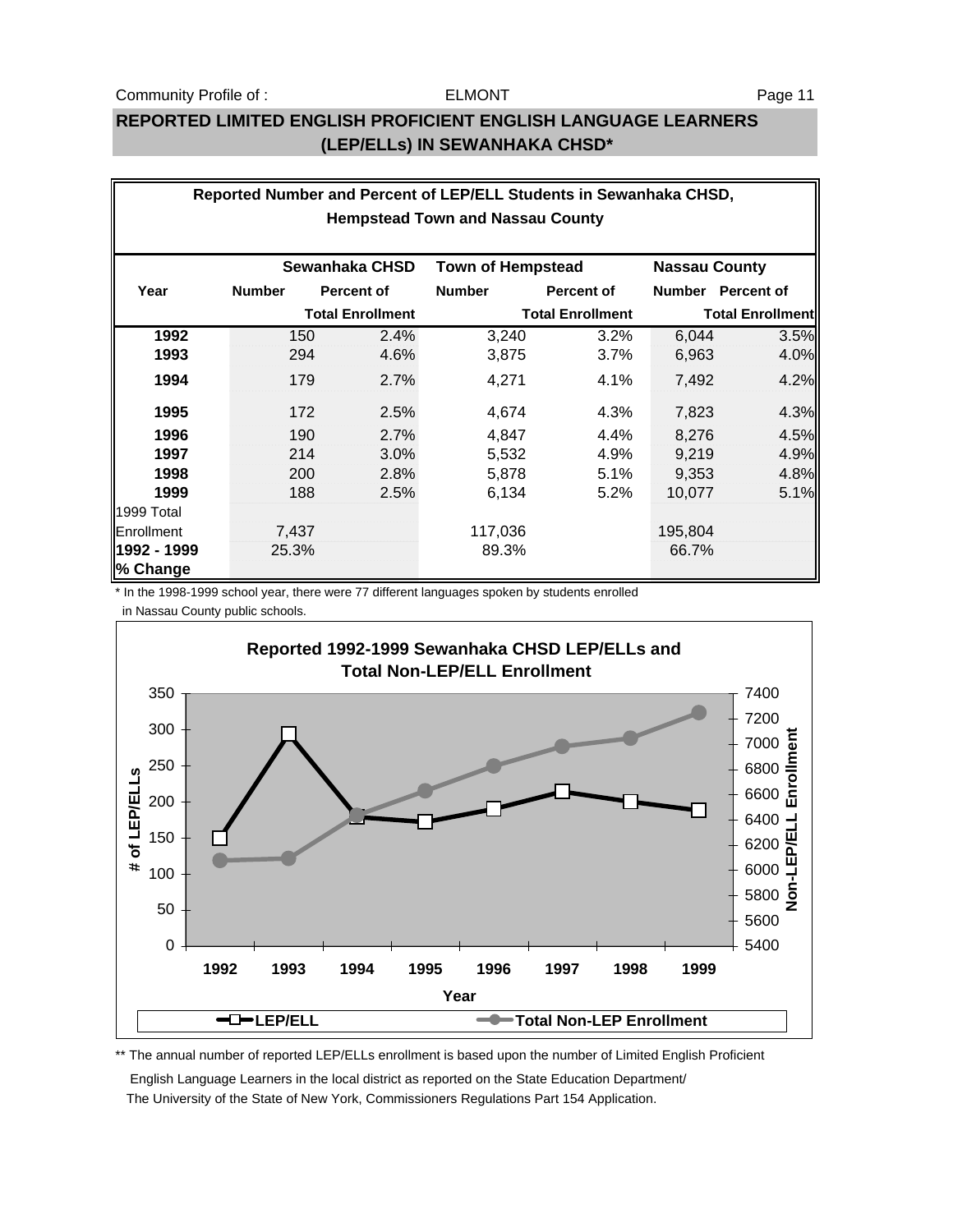Community Profile of : CLMONT And Community Profile of : CLMONT And Page 12

**Dropouts in Sewanhaka CHSD, Town of Hempstead, and Nassau County DROPOUT NUMBERS & PERCENTS OF HIGH SCHOOL ENROLLMENT\* Year District-# District-% Town-#\*\* Town-%\*\* County-# County-%** 53 **1.1** 898 **2.4** 1284 **2.0** 56 **1.2** 759 **2.2** 1177 **2.0** 65 **1.5** 654 **2.0** 932 **1.7** 41 **1.0** 546 **1.8** 759 **1.4** 21 **0.5** 432 **1.4** 613 **1.2** 27 **0.6** 483 **1.6** 654 **1.2** 23 **0.5** 484 **1.6** 630 **1.2** 27 **0.6** 533 **1.7** 724 **1.4** 28 **0.6** 395 **1.3** 531 **1.0** 49 **1.1** 337 **1.1** 477 **0.9** 20 **0.4** 358 **1.1** 479 **0.9** 6 **0.1** 330 **1.0** 489 **0.9**

\*Dropout Rate = Dropouts divided by 9-12 grade enrollment including ungraded secondary enrollment. A dropout is defined as any pupil who left school prior to graduation & did not enter another school or program leading to a GED.



\*\*Town data based on a weighted average of communities which are fully or partially located within town boundaries.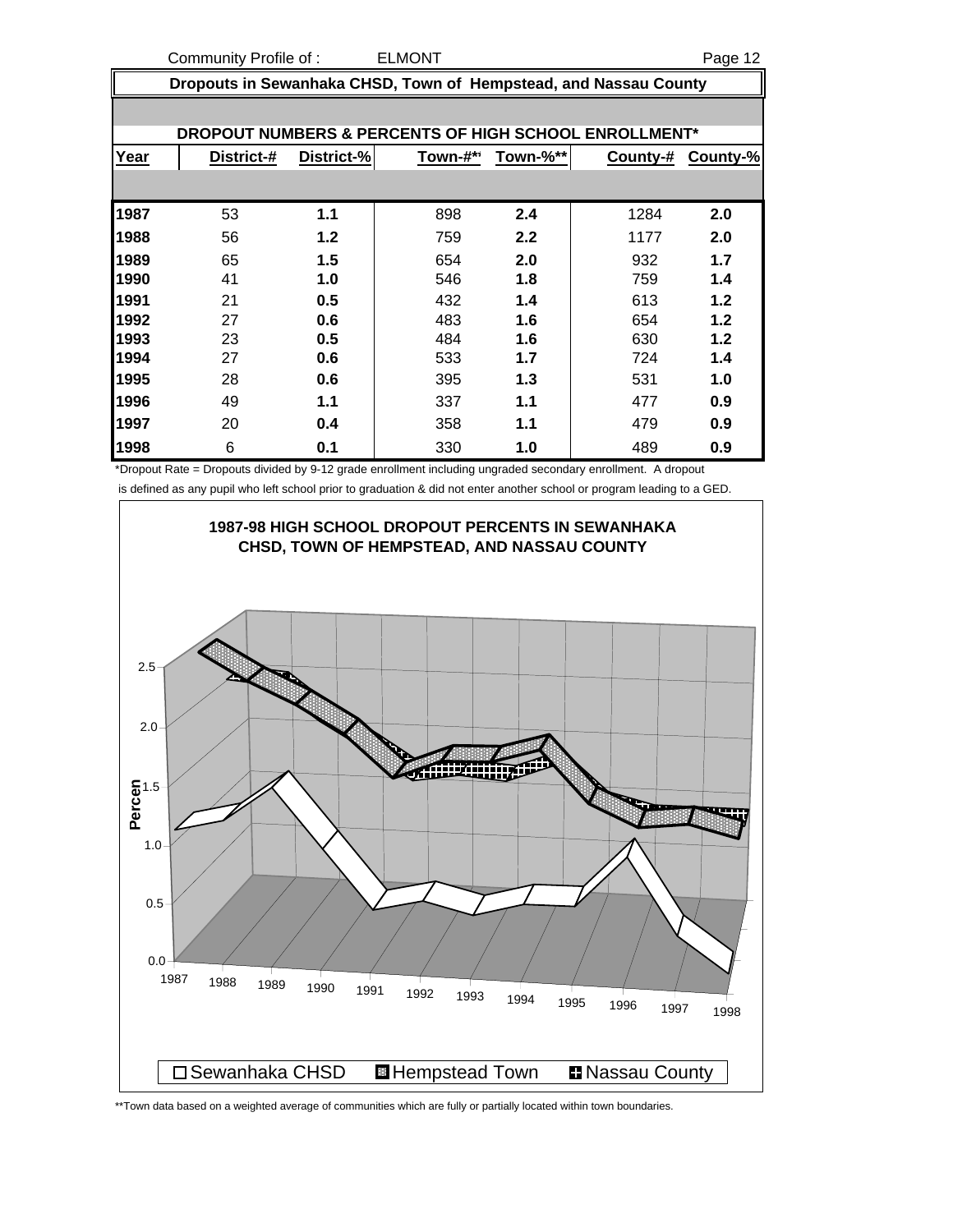| 1982-97 Total Births & Fertility Rates For Elmont 11003<br>Nassau County and New York State* |                      |              |                                 |                      |              |              |                       |              |  |  |
|----------------------------------------------------------------------------------------------|----------------------|--------------|---------------------------------|----------------------|--------------|--------------|-----------------------|--------------|--|--|
|                                                                                              | <b>Elmont</b>        |              |                                 | <b>Nassau County</b> |              |              | <b>New York State</b> |              |  |  |
|                                                                                              |                      | Fertility    |                                 |                      | Fertility    |              |                       | Fertility    |  |  |
| Year                                                                                         | Births**             | Rate         |                                 | <b>Births</b>        | Rate         |              | <b>Births</b>         | Rate         |  |  |
| 1982                                                                                         | 371                  | 77.5         |                                 | 14,342               | 49.0         |              | 246,889               | 59.6         |  |  |
| 1983                                                                                         | 368                  | 70.8         |                                 | 14,541               | 49.8         |              | 248,222               | 59.6         |  |  |
| 1984                                                                                         | 377                  | 67.2         |                                 | 14,758               | 50.6         |              | 250,436               | 59.9         |  |  |
| 1985                                                                                         | 377                  | 62.7         |                                 | 15,247               | 52.3         |              | 258,826               | 61.6         |  |  |
| 1986                                                                                         | 399                  | 62.2         |                                 | 15,567               | 53.5         |              | 263,045               | 62.3         |  |  |
| 1987                                                                                         | 413                  | 60.5         |                                 | 16,504               | 56.8         |              | 271,355               | 64.0         |  |  |
| 1988                                                                                         | 423                  | 58.5         |                                 | 17,072               | 58.8         |              | 279,976               | 65.8         |  |  |
| 1989                                                                                         | 467                  | 61.0         |                                 | 17,700               | 61.1         |              | 290,528               | 67.9         |  |  |
| 1990                                                                                         | 467                  | 57.9         |                                 | 18,180               | 62.8         |              | 297,468               | 69.3         |  |  |
| 1991                                                                                         | 519                  | 65.0         |                                 | 17,864               | 62.2         |              | 292,523               | 68.1         |  |  |
| 1992                                                                                         | 552                  | 69.6         |                                 | 18,065               | 63.3         |              | 287,531               | 67.2         |  |  |
| 1993                                                                                         | 535                  | 67.8         |                                 | 17,931               | 63.2         |              | 282,377               | 66.3         |  |  |
| 1994                                                                                         | 525                  | 66.4         |                                 | 17,903               | 64.6         |              | 277,945               | 65.6         |  |  |
| 1995                                                                                         | 528                  | 66.6         |                                 | 18,084               | 66.0         |              | 271,042               | 64.3         |  |  |
| 1996                                                                                         | 539                  | 68.3         |                                 | 17,722               | 63.8         |              | 263,611               | 63.0         |  |  |
| 1997                                                                                         | 535                  | 68.0         |                                 | 17,100               | 62.0         |              | 256,976               | 61.8         |  |  |
| 600<br>500<br>400<br>nber of Births<br>300<br>Ē<br>200<br>100                                |                      |              | 1982 - 1997 Elmont Total Births |                      |              |              |                       |              |  |  |
| 0                                                                                            | 1983<br>1984<br>1982 | 1985<br>1986 | 1987<br>1988                    | 1990<br>1989<br>Year | 1991<br>1992 | 1993<br>1994 | 1995                  | 1996<br>1997 |  |  |
|                                                                                              |                      |              |                                 |                      |              |              |                       |              |  |  |

\* Fertility rate based on live births per 1,000 female population 15-44. Data for 1990-97 reflect zip code boundaries. Data for prior years reflect the local zip-code community based upon census tracts data.

<sup>\*\*</sup> The number of births to mothers in the Elmont area is a three year "running" average for all years. Source: Nassau County & New York State Departments of Health.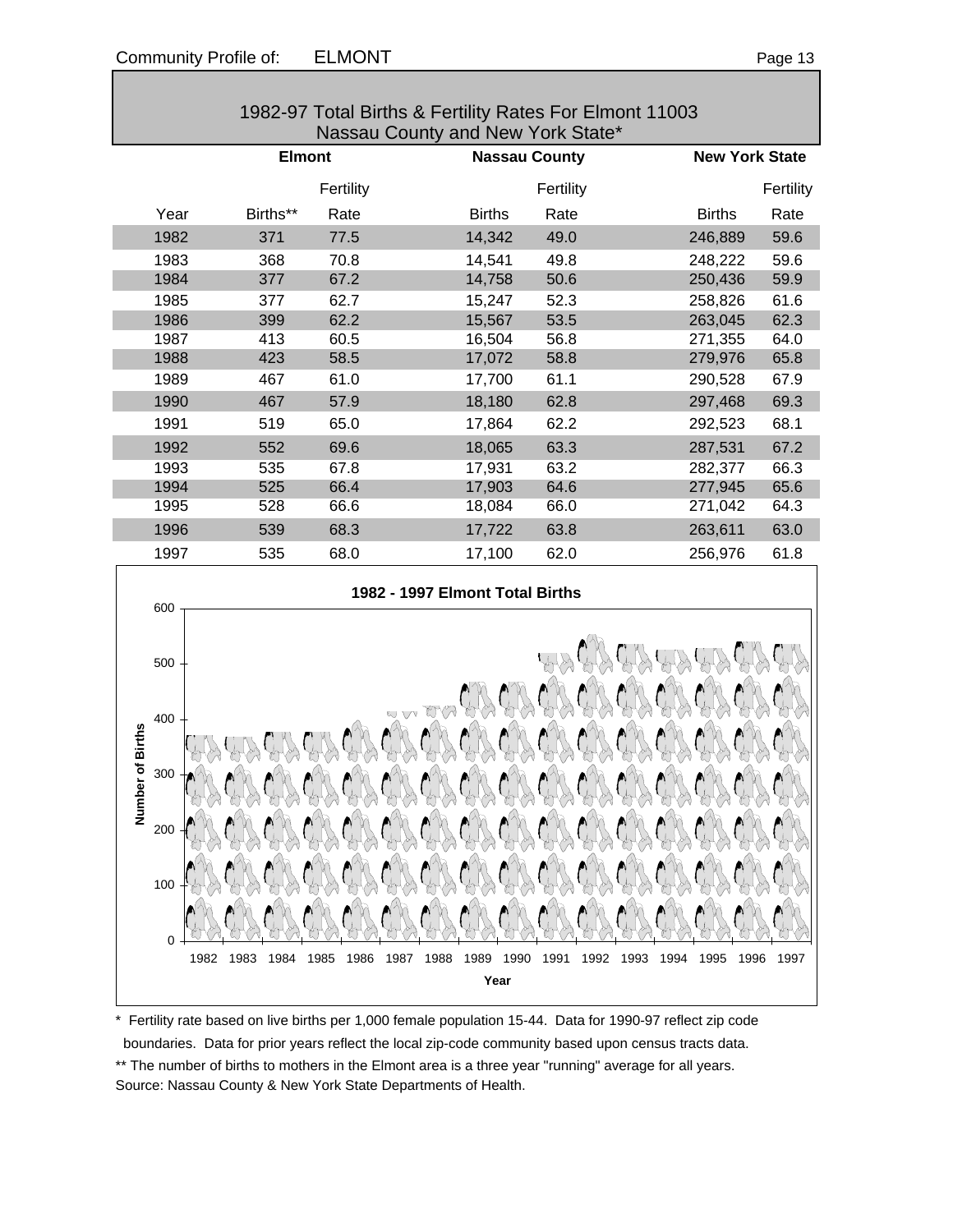#### 1984-97 Births To Teen Mothers and Fertility Rates For Elmont 11003\*, Nassau County and New York State\*\*

|      | <b>Elmont</b> |           |               | <b>Nassau County</b> |               | <b>New York State</b> |  |
|------|---------------|-----------|---------------|----------------------|---------------|-----------------------|--|
|      | Teen          | Fertility | Teen          | Fertility            | Teen          | Fertility             |  |
| Year | <b>Births</b> | Rate      | <b>Births</b> | Rate                 | <b>Births</b> | Rate                  |  |
| 1984 | 16            | 16.6      | 668           | 12.2                 | 25,658        | 35.7                  |  |
| 1985 | 16            | 16.1      | 711           | 13.4                 | 25,470        | 36.4                  |  |
| 1986 | 16            | 15.7      | 685           | 13.4                 | 25,134        | 37.0                  |  |
| 1987 | 19            | 17.5      | 677           | 13.8                 | 25,080        | 38.0                  |  |
| 1988 | 15            | 14.0      | 663           | 14.1                 | 25,861        | 40.3                  |  |
| 1989 | 16            | 14.0      | 679           | 15.0                 | 26,593        | 42.7                  |  |
| 1990 | 16            | 13.7      | 674           | 15.6                 | 26,553        | 44.0                  |  |
| 1991 | 17            | 14.8      | 672           | 16.0                 | 26,216        | 44.1                  |  |
| 1992 | 20            | 18.1      | 629           | 15.1                 | 25,330        | 43.4                  |  |
| 1993 | 23            | 21.7      | 700           | 18.4                 | 25,515        | 44.3                  |  |
| 1994 | 25            | 22.6      | 682           | 18.2                 | 25,852        | 45.3                  |  |
| 1995 | 26            | 23.6      | 668           | 18.0                 | 24.805        | 43.6                  |  |
| 1996 | 26            | 22.2      | 637           | 15.8                 | 23,864        | 41.8                  |  |
| 1997 | 24            | 20.3      | 561           | 13.9                 | 22,185        | 38.5                  |  |



\* The number of birth to teen mothers in the Elmont area is a three year "running" average for all years.

\*\* Fertility rate based on live births per 1,000 female population 15-19. Data for 1990-97 reflect zip code boundaries. Data for prior years reflect the local community as comprised by census tracts. Source: Nassau County & New York State Departments of Health.